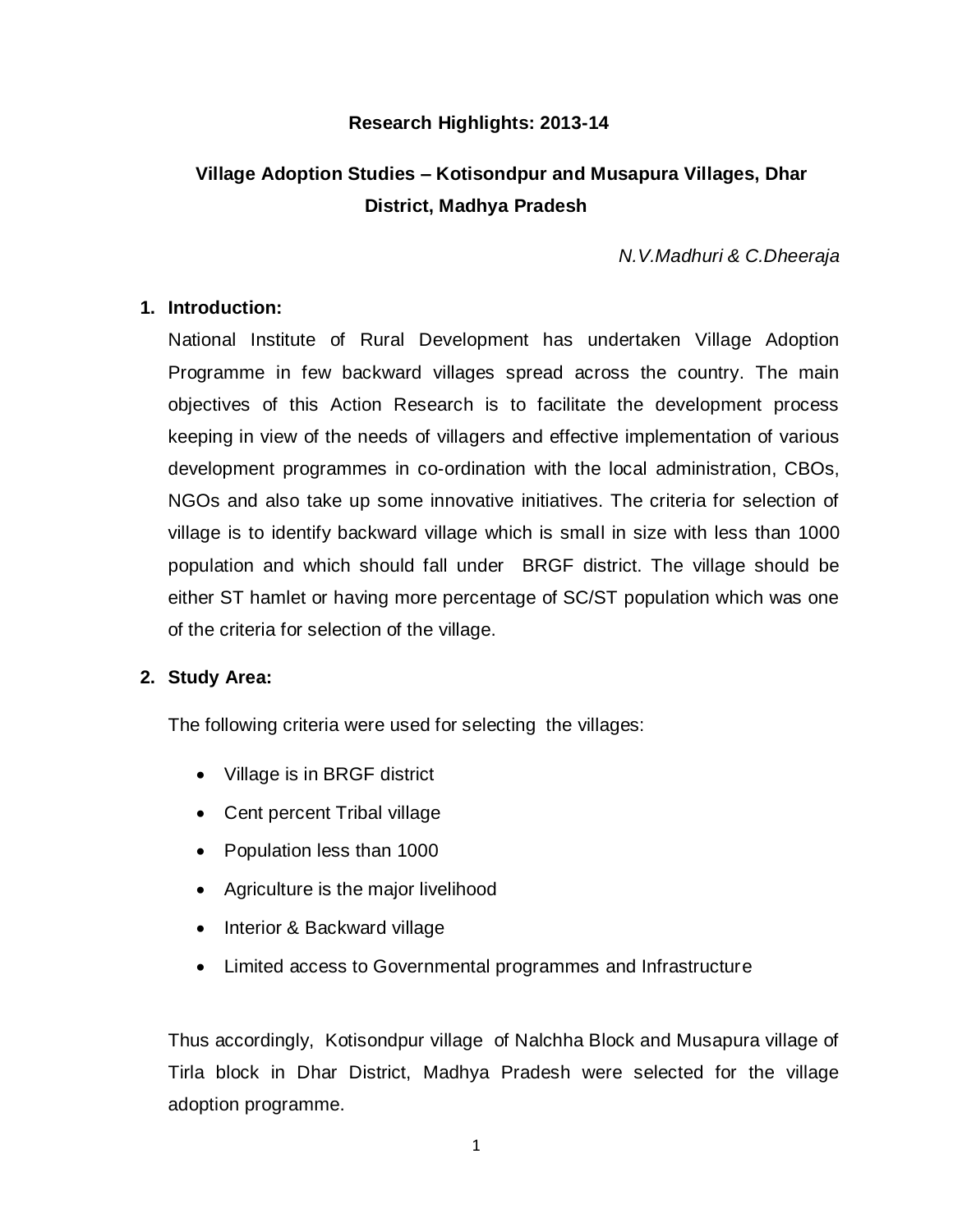#### **Profile of the Villages:**

**Musapura** is a Gram Panchayat in Tirla block of the Dhar district in Madhya Pradesh. The GP has five villages. Musapura village is cent percent ST village and all the villagers belong to a tribe called 'Bilala'. The total number of households is 90. The total population of the village is 567 and among them male population account for 299 and female population account for 268. In the village 149 members are literates accounting for 52 per cent. Among them 106 (36 per cent) are men and 43 (16 per cent) are the women. Joint family system exists in the village and such family system acts as social security to the widows, who are 10 in number. There are 7 disabled people in the village and out them 4 got the government benefit like calipers. There is one primary school and one Anganwadi centre in the village.

**Kotisondpur** is a small Gram Panchayat in Nalchha block of the Dhar district in Madhya Pradesh. The GP has three villages. Kotisondpur village is cent percent ST village and all the villagers belong to a tribe called 'Bhils'. The total number of households is 164. The total population of the village is 797 and among them male population account for 396 and female population account for 401. Joint family system exists in the village. There is one primary school in the village and one Anganwadi centre where 40 children attend to it. Children go to Nalcha, the block headquarter, for studying secondary and high school. Village people give due importance for education as there are 25 girls in the hostels doing their education and many studied 12<sup>th</sup> standard and five of the villagers have done their graduation and another two have done postgraduation. There is no sub- centre in the village and PHC is in Nalcha. The immunization is done on every third Tuesday by ANM. Agriculture, Agriculture Labour, dairy( 10 HH), Goatry, Poultry, vegetable cultivation, Collection of Custard apple and Mahuwa are major source of livelihood. Average land holding is one to five bighas. There is one tank and few open wells for irrigation. Seasonal migration is observed in the village. There are six hand pumps in the village and fluoride content is found to be very high. There are 10 SHGs and of them 5 are old and another five are new.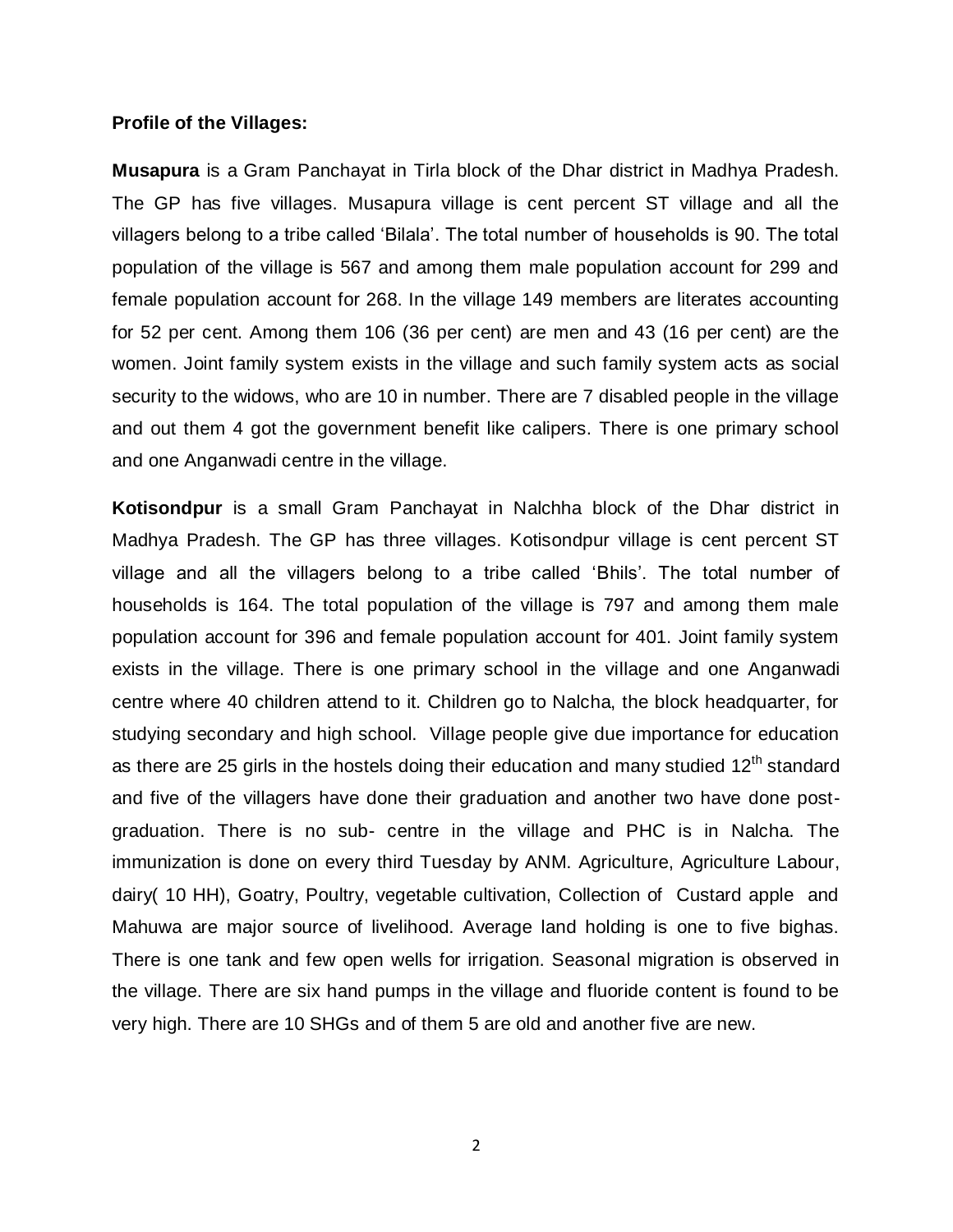### **3. Methodology:**

The methodology followed included:

- **Base Line survey** : To start with a base line survey was conducted in order to assess the demographic and socio-economic profile of the villages.
- **Community mobilization :** By gathering and undertaking meetings with different sections of the villagers like women, children, youth, farmers, leaders and resource persons of the village, rapport was built up and opportunities for taking up different interventions were analysed and peoples participation was ensured.
- **PRA exercises**: Through PRA exercises like Transect walk, Social Mapping, Venn diagram, Resource mapping, Seasonality mapping etc, an understanding about the community and their need assessment was done.
- **Stakeholder workshops:** One workshop exclusively by the government officials of different departments at the block level under the chairmanship of CEO, ZP and the District Magistrate & Collector was held to discuss the needs of the village and chalk out the future action plan.
- Another Workshop was held with the stakeholders like NABARD,KVK, R-SETI, line departments , NGOs (CARD, VASUDHA) and villagers to converge the developmental action plans of different organizations/departments.
- **Capacity Building and Exposure Visits**: As per the requirements of the villagers, different capacity building programmes were planned in association with different stakeholders like NABARD, R-SETI, NGOs etc. An exposure cum training programme is planned to RTP, NIRD.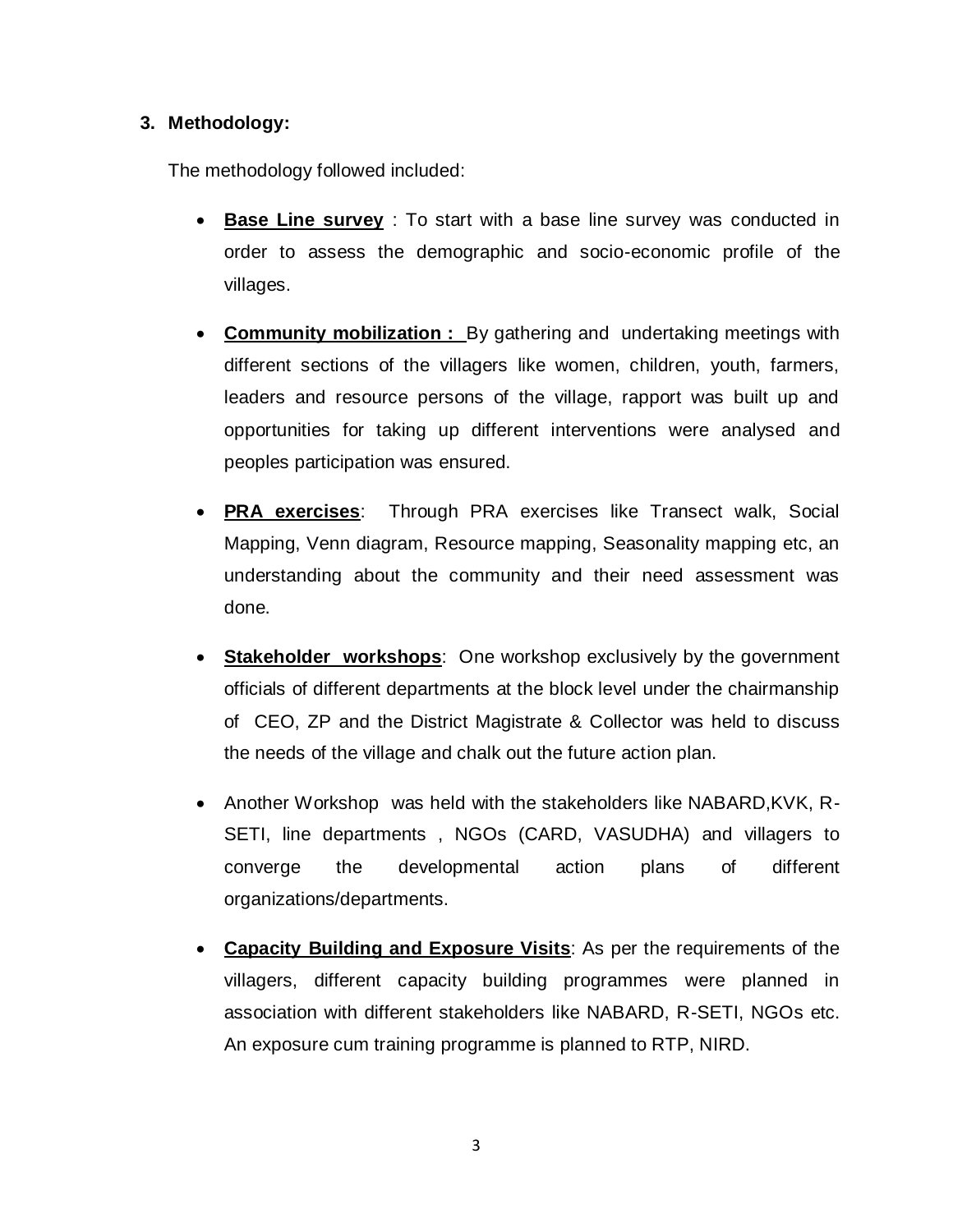#### **4. Interventions Made:**

In the process of working with the community under the Village Adoption Programme, the following interventions were taken up:

### **a) Initiatives in the school**

- School in Musapura village was in dilapidated condition. But good number of children were attending the school and there was a demand from the community to have better building for the school.
- Then we met the concerned officials ( Collector, CEO,Janpath , SSA officials) and found out about the status of the school building. After the interaction, it was known that school building was already sanctioned under SSA programme, but because of a villager occupying the Gram Panchayat land, the school building construction could not be taken forward.
- Thus a Gram Sabha was conducted and discussed the land issue where the concerned villager agreed to move away from the land after the harvesting season. Accordingly, the Gram Sabha resolution was sent to the Education dept and the Panchayat Secretary has taken up the responsibility of the sanction of new building through SSA.

### **b) Initiatives in Anganwadi**

- It was observed that malnourishment among the children in the Musapura village was quite high(22 Boys/ 24 Girls- Mildly Malnourished) & (7 Boys & 4 Girls – Severely Malnourished) .
- There was a provision of joining the severely malnourished chidren into the NRC (nutrition centres) in Dhar. But the parents were not understanding the importance of NRCs and were unwilling to send the children to NRCs. Along with Anganwadi worker, we could convince all the parents of the severely malnourished children to send their children to NRCs.

### **c) Nutrition intervention**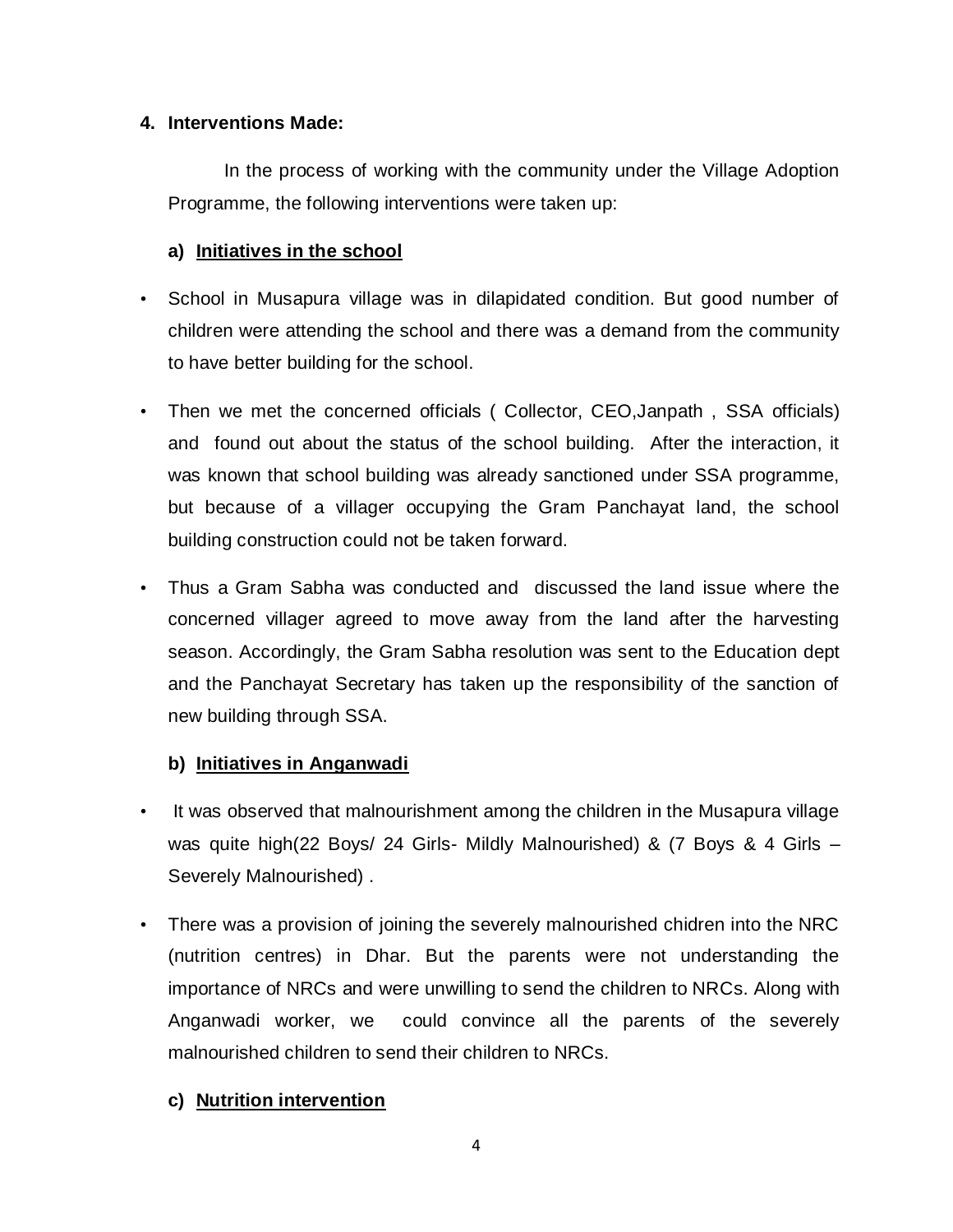• Conducted Nutrition programme meant for malnourished children in the age group of 0-5 years & their mothers for 12 days in association with CARD(an NGO). In this Programme, awareness meetings for all the 12 days about hygeine and healthy cooking were conducted on different issues. A Common Kitchen was set up, where, the mothers of the malnourished children were involved in the preparation of the nutritious meals with locally available materials and had eaten the meal along with the children. This continued for 12 days with different recipes every day.

### **d) SHG Interventions**

• Reactivated two SHG's that were defunct with the help of Aajeevika and also formed new SHGs.

### **e) Interventions with Vasudha**

 Water testing was done in association with Vasudha(an NGO) and High Fluoride content was found and so initiated steps to set up an RO plant. Conducted awareness meetings for adolescent girls on personal hygiene.

## **f) Intervention through R-SETI**

- Motivated 10 youth members to attend the training on Dairy provided by R-SETI
- Motivated another 5youth who are  $10<sup>th</sup>$  passed to attend the training on Cell phone repairing

### **g) WADI Programme**

 Under the WADI programme of NABARD, Horticulture & Kitchen Gardens were taken up following the soil & water conservation techniques. Training was given to the farmers on Intercropping, Weeding, Nutrient Management, Mulching techniques, Recycling of farm waste to produce manure etc. and it was also ensured that the farmers follow these management techniques. Motivated 10 farmers to take up the WADI programme.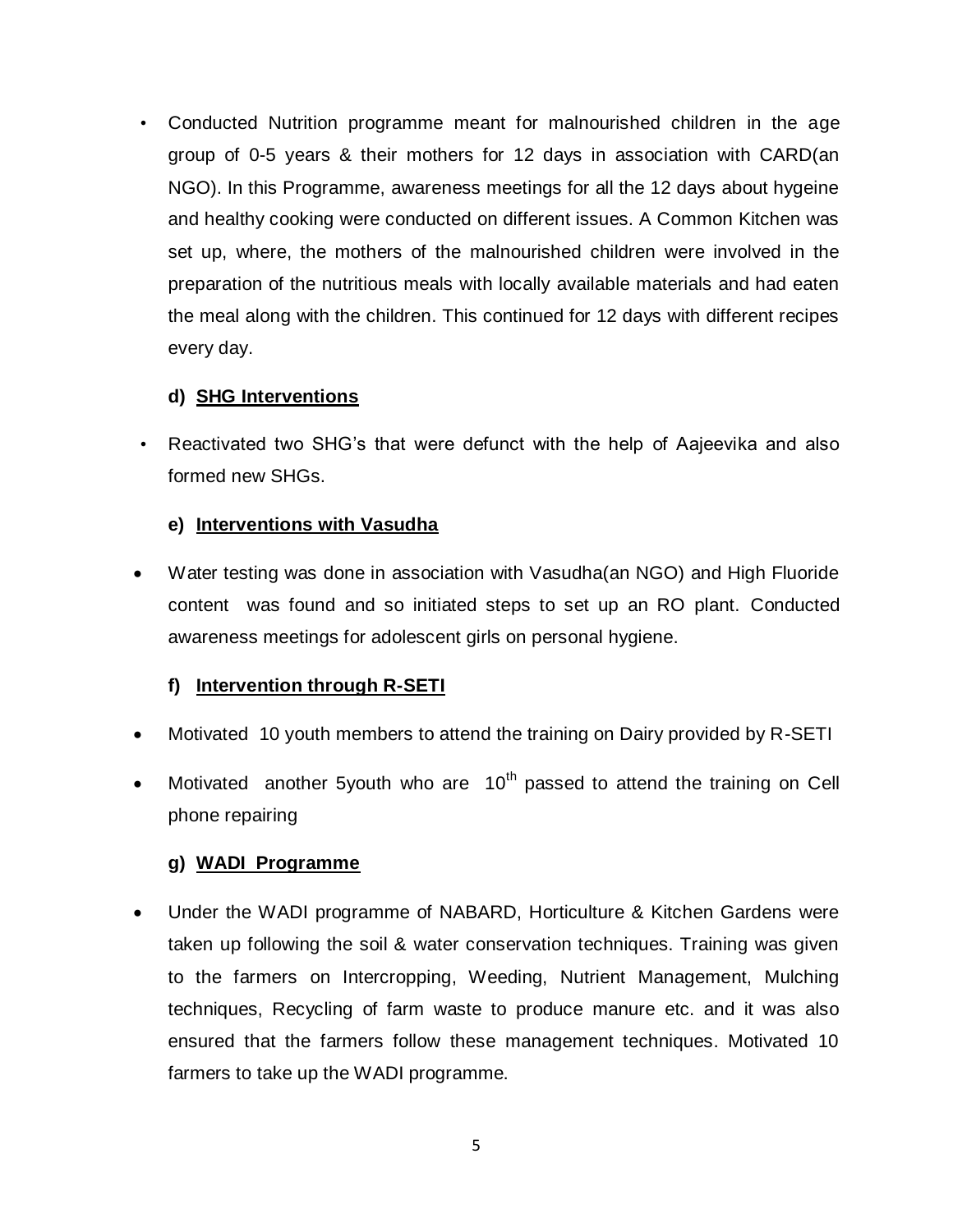### **h) Interventions With KVK**

- Selected 10 members from SHGs and sent them to Soya bean food processing training through KVK at Soya Training Institute at Bhopal.
- Identified a landless family for demonstrative Kadaknath Poultry Unit and provided financial help in setting up the unit.
- Identified 5 farmers for demonstrative Vermi-compost pits and facilitated the construction of the pits through Aajeevika.

### **i) UDAAN Programme**

 In association with Child Fund India, identified 2 adolescent girls who have passed 12<sup>th</sup> standard for the scheme of scholarships (Rs.15,000/- per annum).

### **j) Solar Intervention**

- Discussed with the villagers & identified 12 points where the solar street lights can be installed and accordingly a committee involving the villagers was formed for the installation and maintenance of street lights.
- Through RTP, NIRD would be providing training and financial support for setting up the solar street lights.

#### **5. Innovative Approaches / Experiences:**

The experience under the village adoption programme, taught us that, community needs should be the fulcrum of planning and implementation of any developmental programme. In only such cases community will come forward to participate and own the programme/activity. Although several line departments have their own programmes for the development of the village, convergence of these activities is rarely seen. Any facilitator has to bring all these various departments under the convergence mode, for successful developmental initiatives. Involvement of NGOs and CBOs at the local level is crucial for the development of the village.